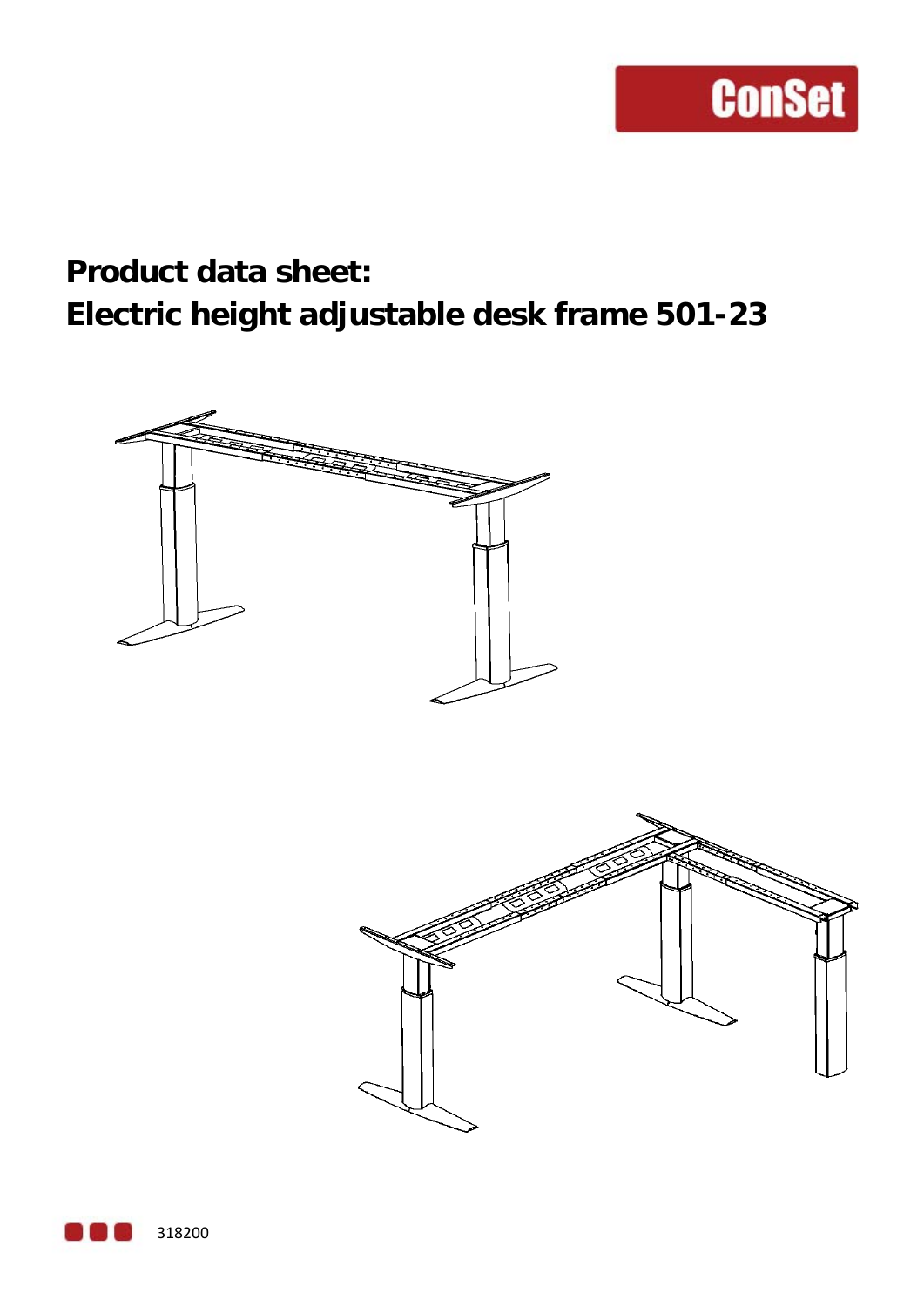# **Conset**

#### **Table of contents**

| Packing details, 2-column frame                  | page 3  |  |
|--------------------------------------------------|---------|--|
| Packing details, 3-column frame                  | page 4  |  |
| Main measures and specifications, 2-column frame | page 5  |  |
| Main measures and specifications, 3-column frame | page 6  |  |
| Tabletop drilling, 2-column frames               | page 7  |  |
| Tabletop drilling, 3-column frames               | page 8  |  |
| Assembly and use                                 | page 9  |  |
| Safety and tests                                 | page 10 |  |
| Specification, components                        | page 11 |  |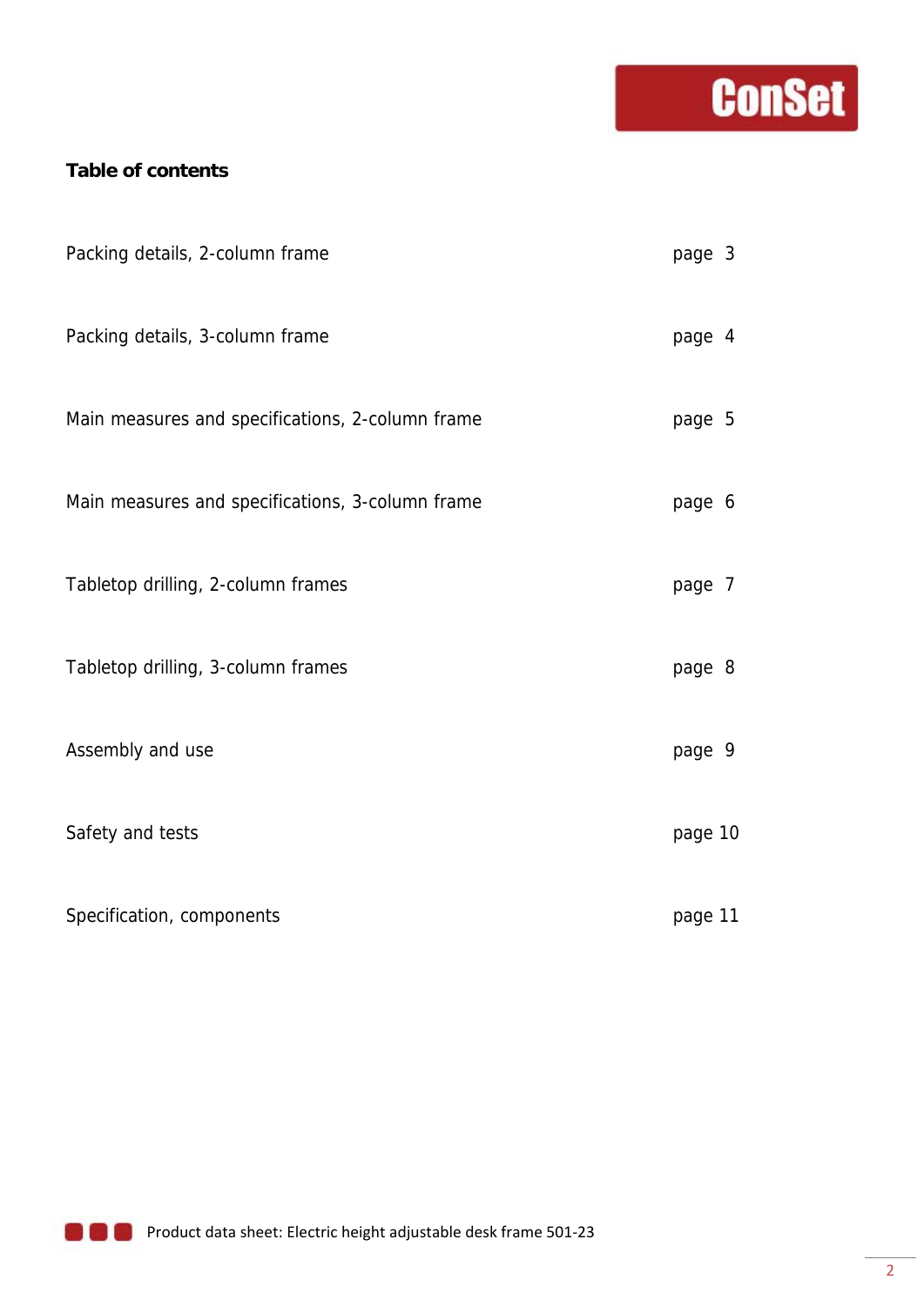#### **Packing details, 2-column frame**

**Box Packing** 





Weight 28 kg Weight 19 kg



**Content of packing** 











**Product data sheet: Electric height adjustable desk frame 501-23**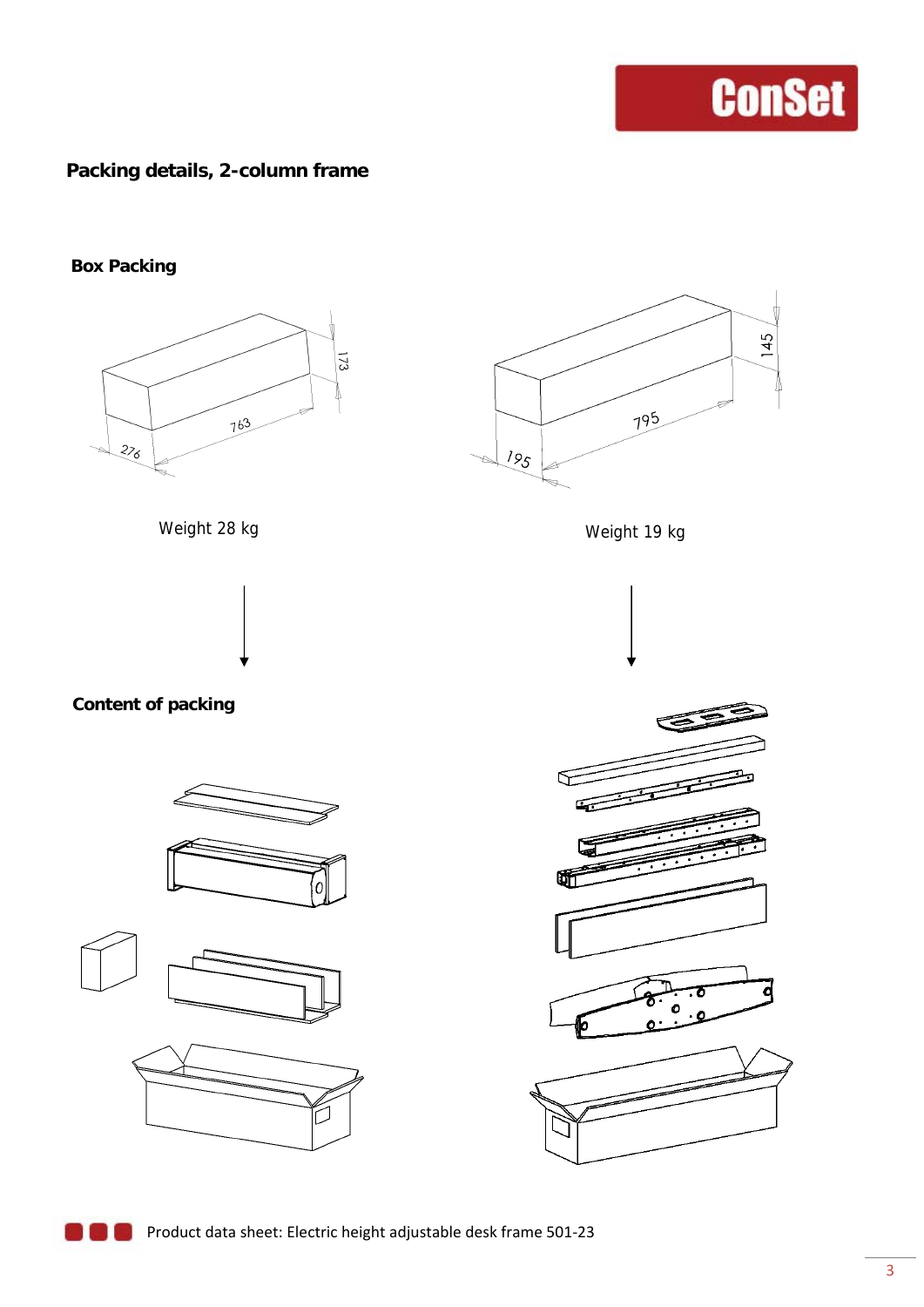**Packing details, 3-column frame**

#### **STANDARD 2-COLUMN COLLI'S +**

**Box Packing** 





Weight 14 kg Weight 7 kg







#### **Content of packing**



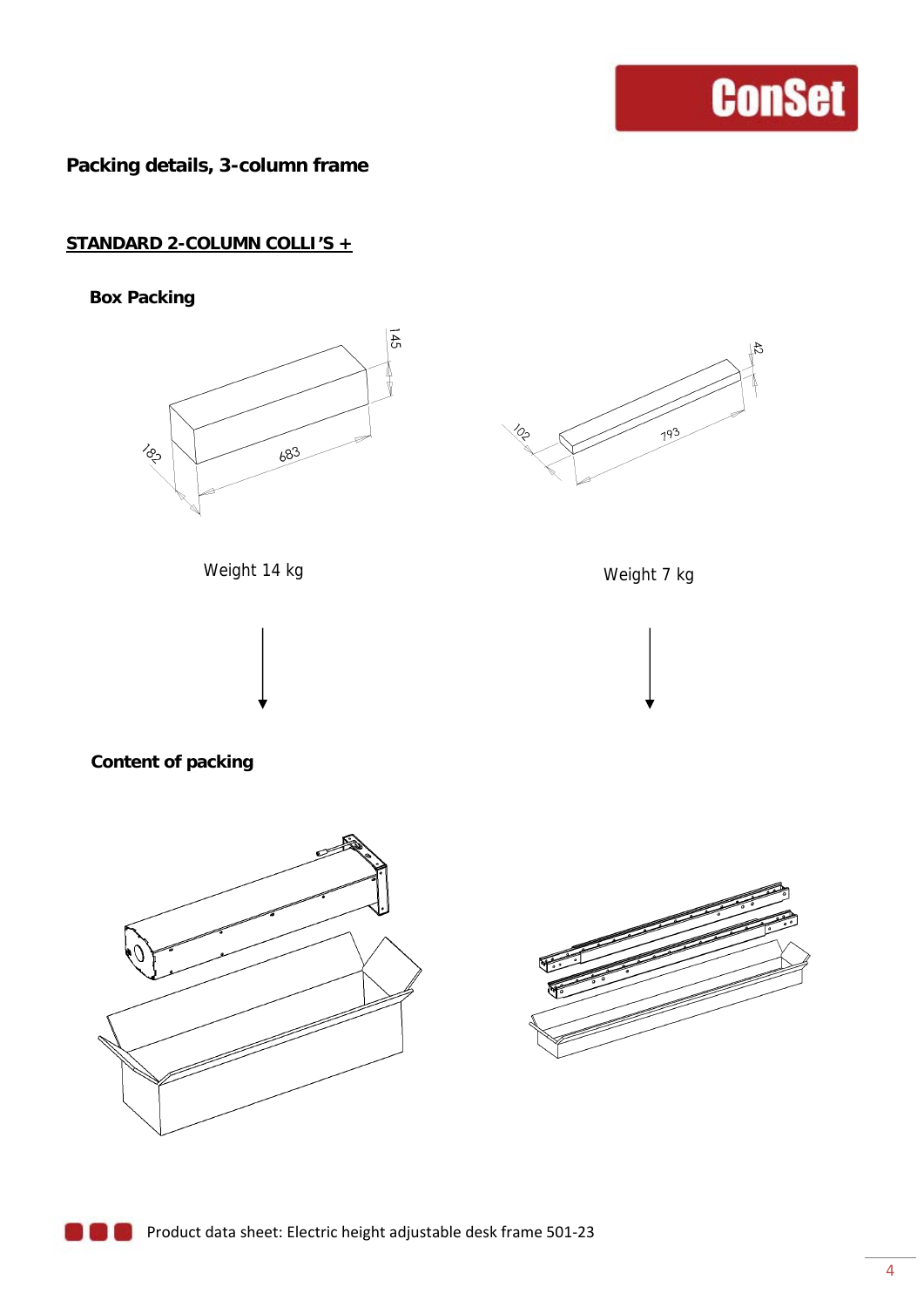#### **Main measures and specifications, 2-column frame**



Speed 28 mm/sec

- electronic synchronized

If further documentation needed, please find dwg documentation on the website.

Product data sheet: Electric height adjustable desk frame 501‐23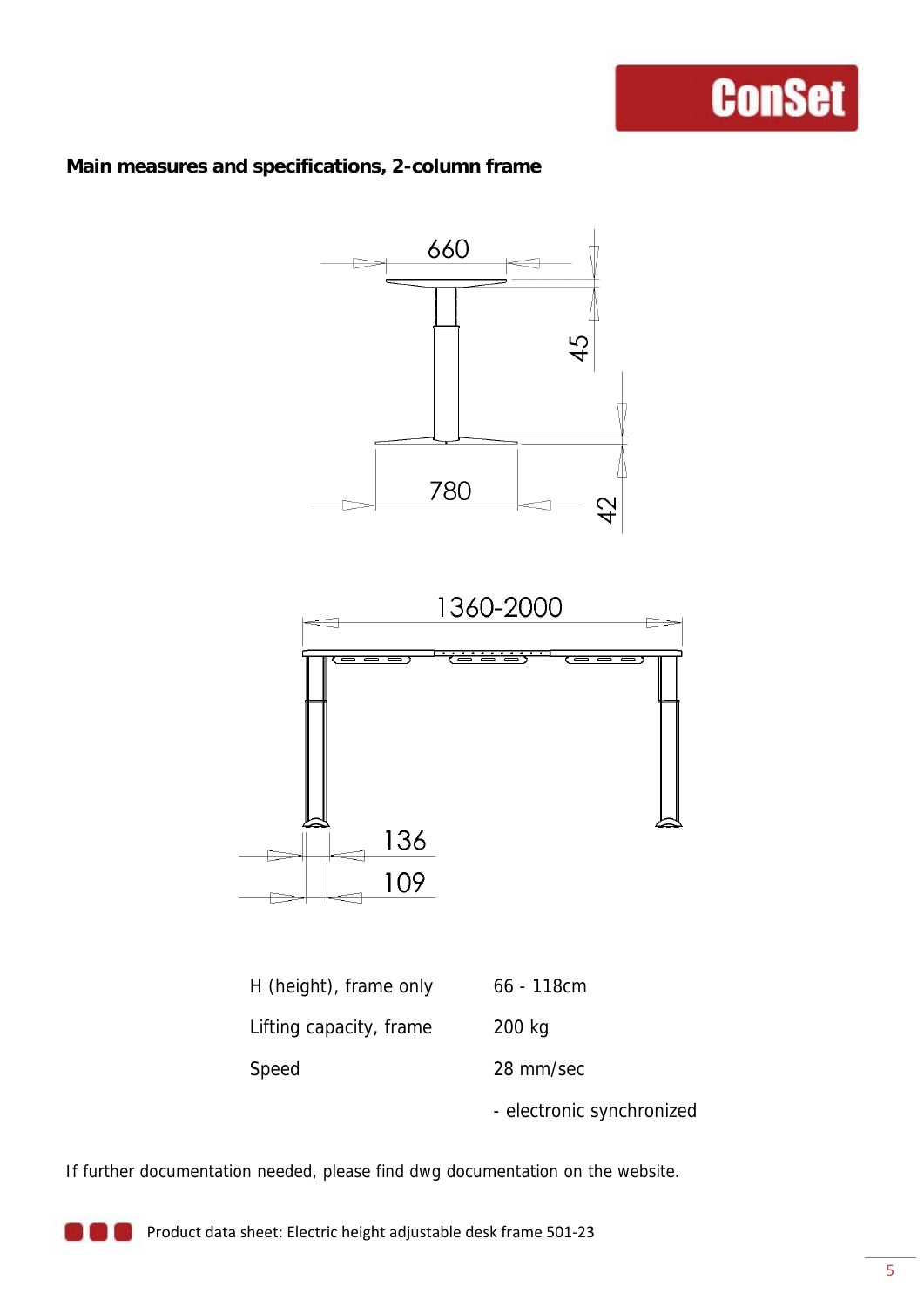#### **Main measures and specifications, 3-column frame**



| H (height), frame only  | $66 - 118$ cm |
|-------------------------|---------------|
| Lifting capacity, frame | 200 kg        |
| Speed                   | 28 mm/sec     |

- electronic synchronized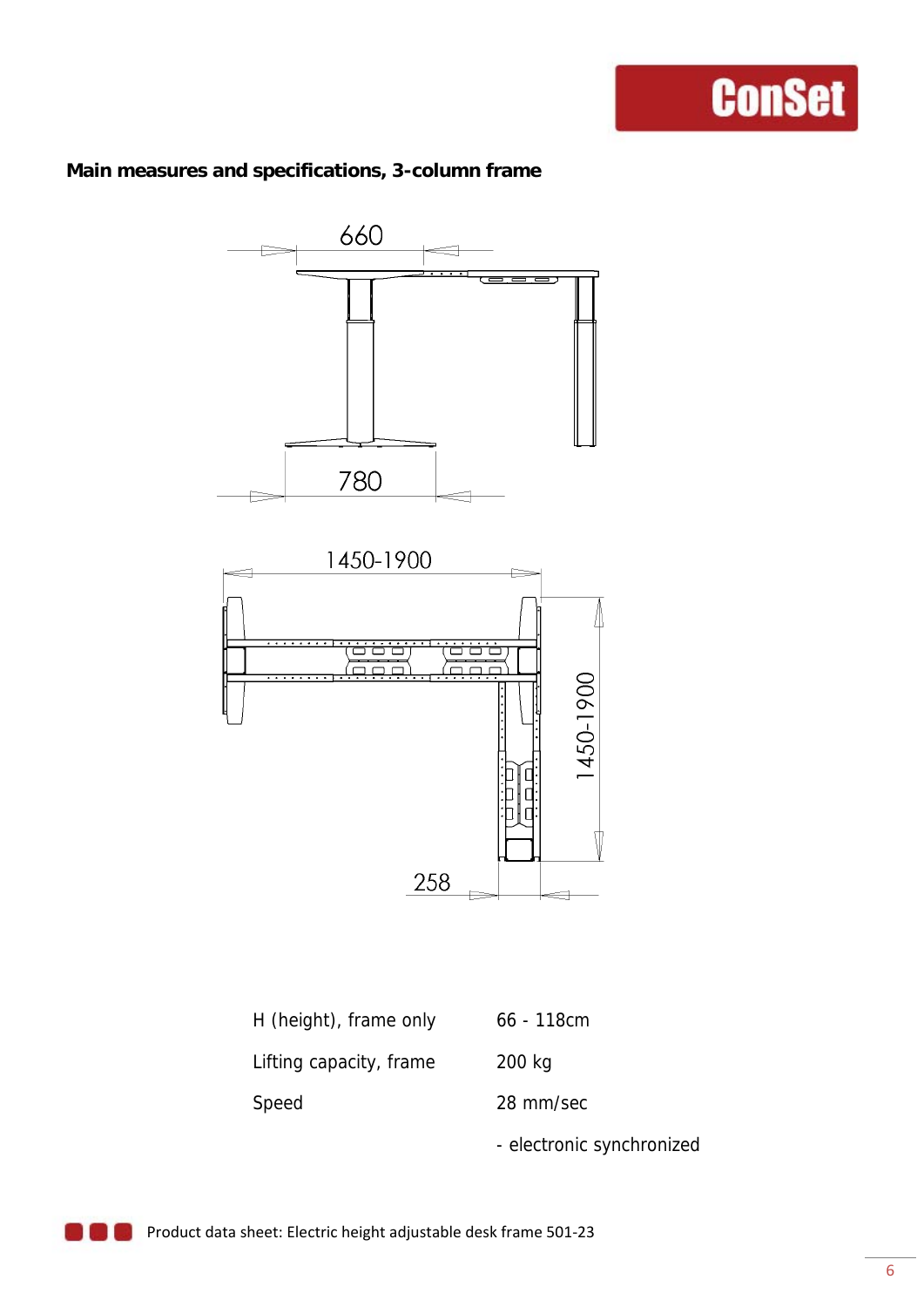#### **Tabletop drillings, 2-column frames**

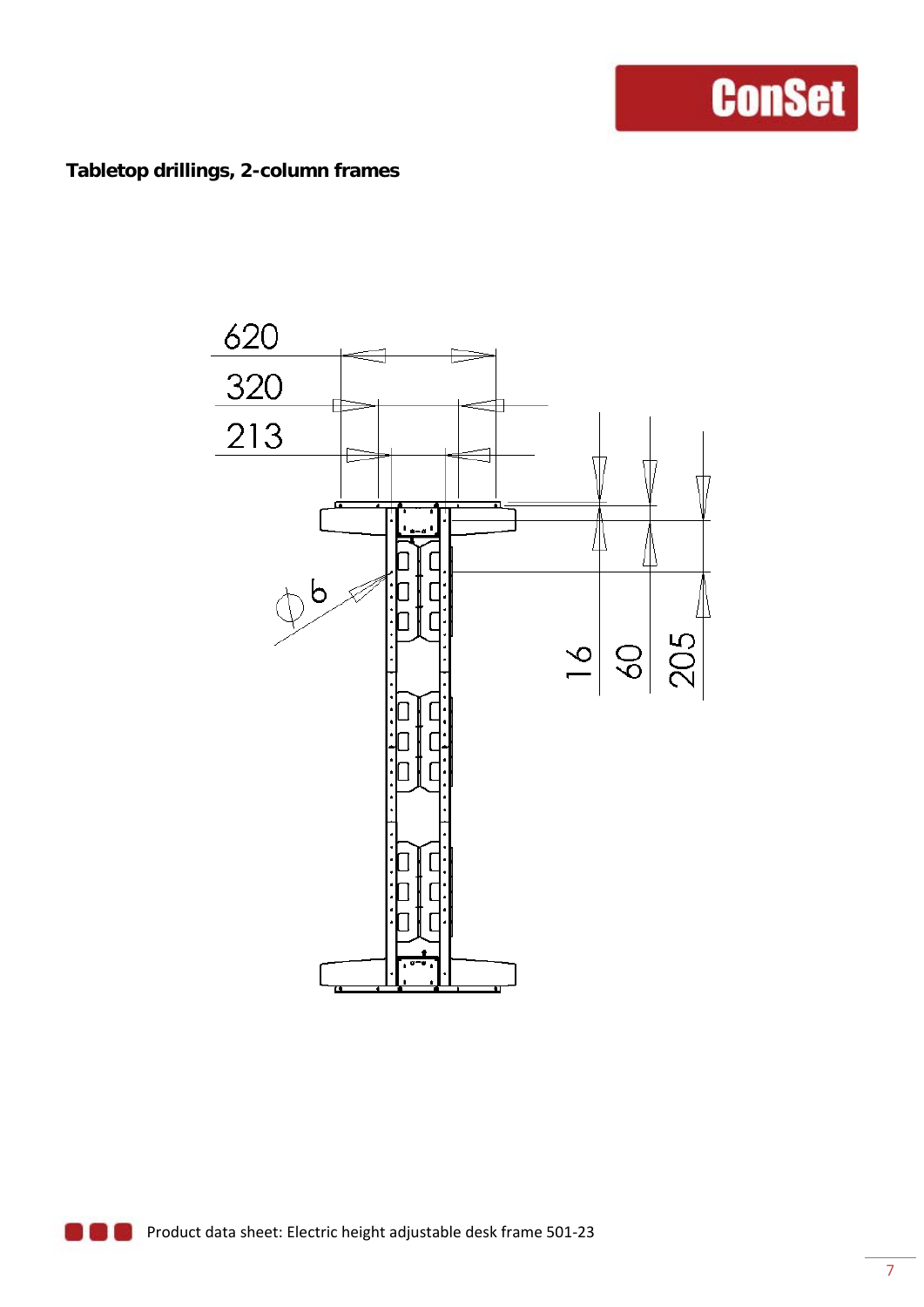#### **Tabletop drillings, 3-column frames**

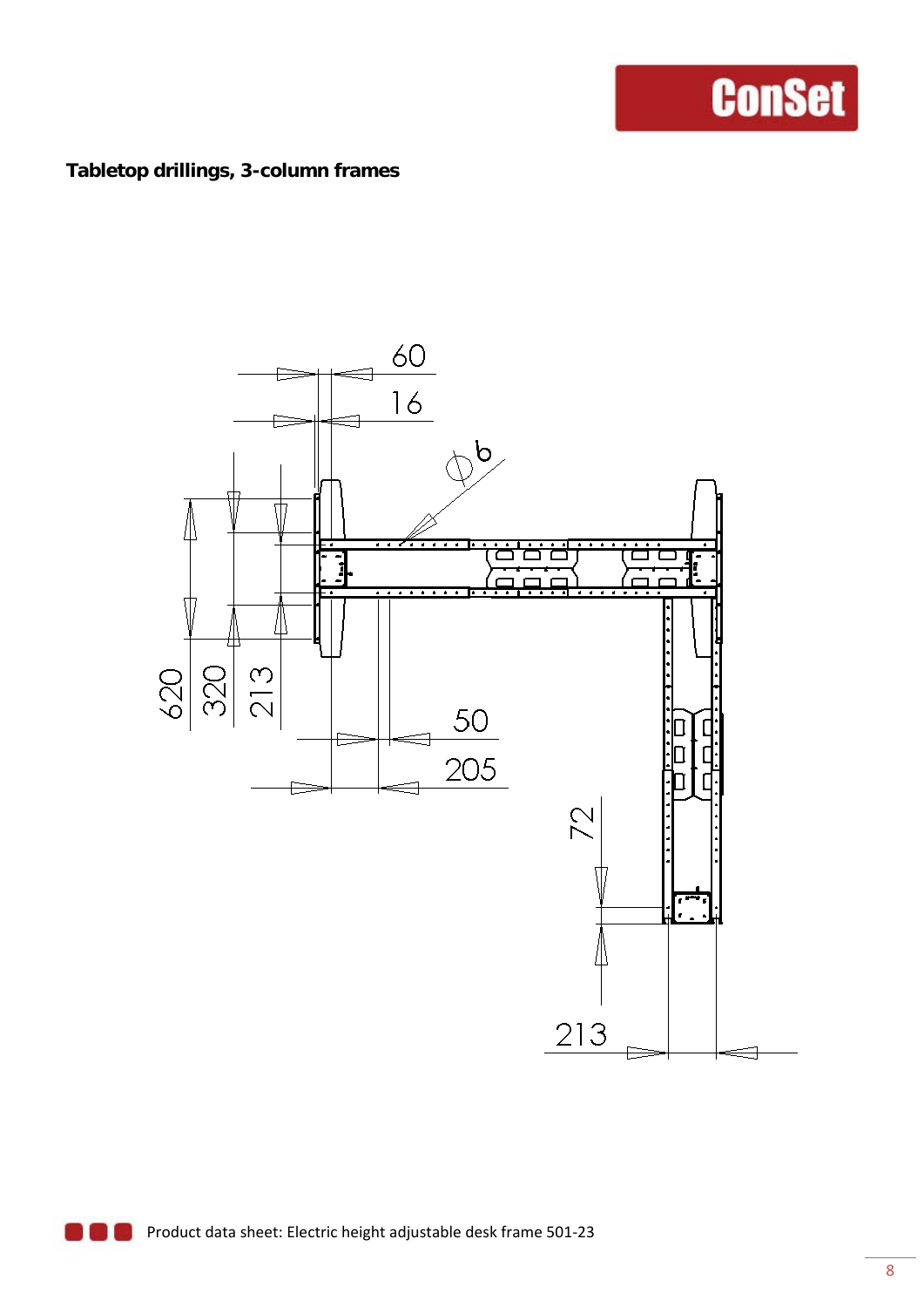#### **Assembly and use**

Along with all products a "Direction for assembly and use" is delivered. In this you will find a detailed description of the way of assembly.



After the frame has been mounted the chosen tabletop is mounted and the operation unit will be possible to fix at the bottom side of the tabletop. This operation unit has two rocker switches.

With rocker switch A and B it is possible to move the tabletop up and down and can be stopped at all levels. For safety reasons it is necessary to push both buttons at the same time for moving the table up and down.





**Product data sheet: Electric height adjustable desk frame 501-23**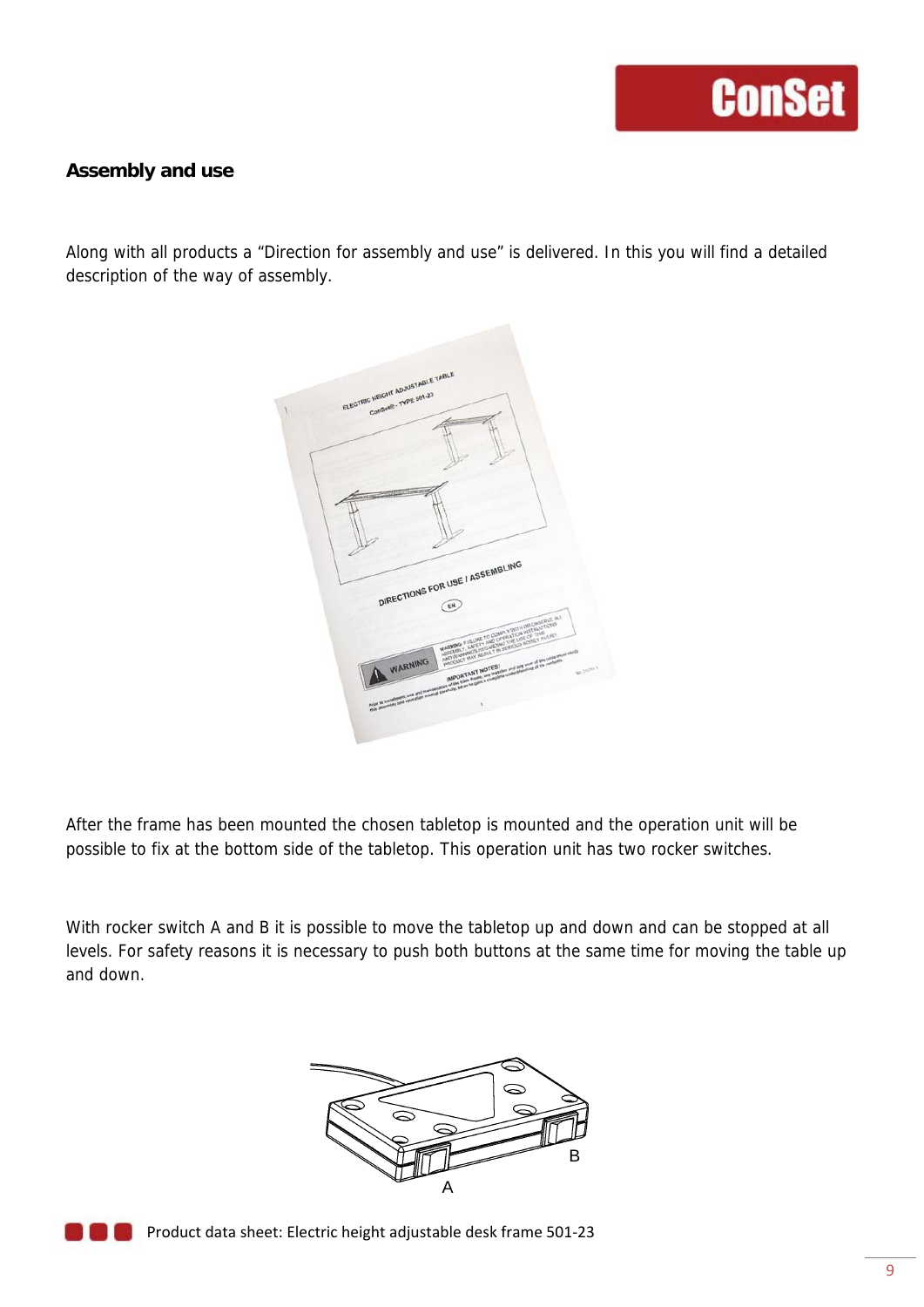#### **Safety and tests**

All products have been tested up against the following norms:

ISO/DIS 8019

DS/ISO 7172

The norms mention above is possible to find at the website in the section "Norms and approvals".

#### **DECLARATION OF CONFORMITY**

We hereby declare, under our sole responsibility that the following products:

- ConSet sit and stand tables product type 501-23

which are covered by this statement, are in conformity with the following standards and other normative documents::

- Counsel Directive 98/37/EF
- Counsel Directive 89/336/EØF with later changes
- Counsel Directive 73/23/EØF with later changes

With reference to the Machinery Directive (98/37/EF) please be aware:

- the sit and stand table is considered a machine and
- the sit and stand table may not be used until it has been assembled and installed according to the instructions.".